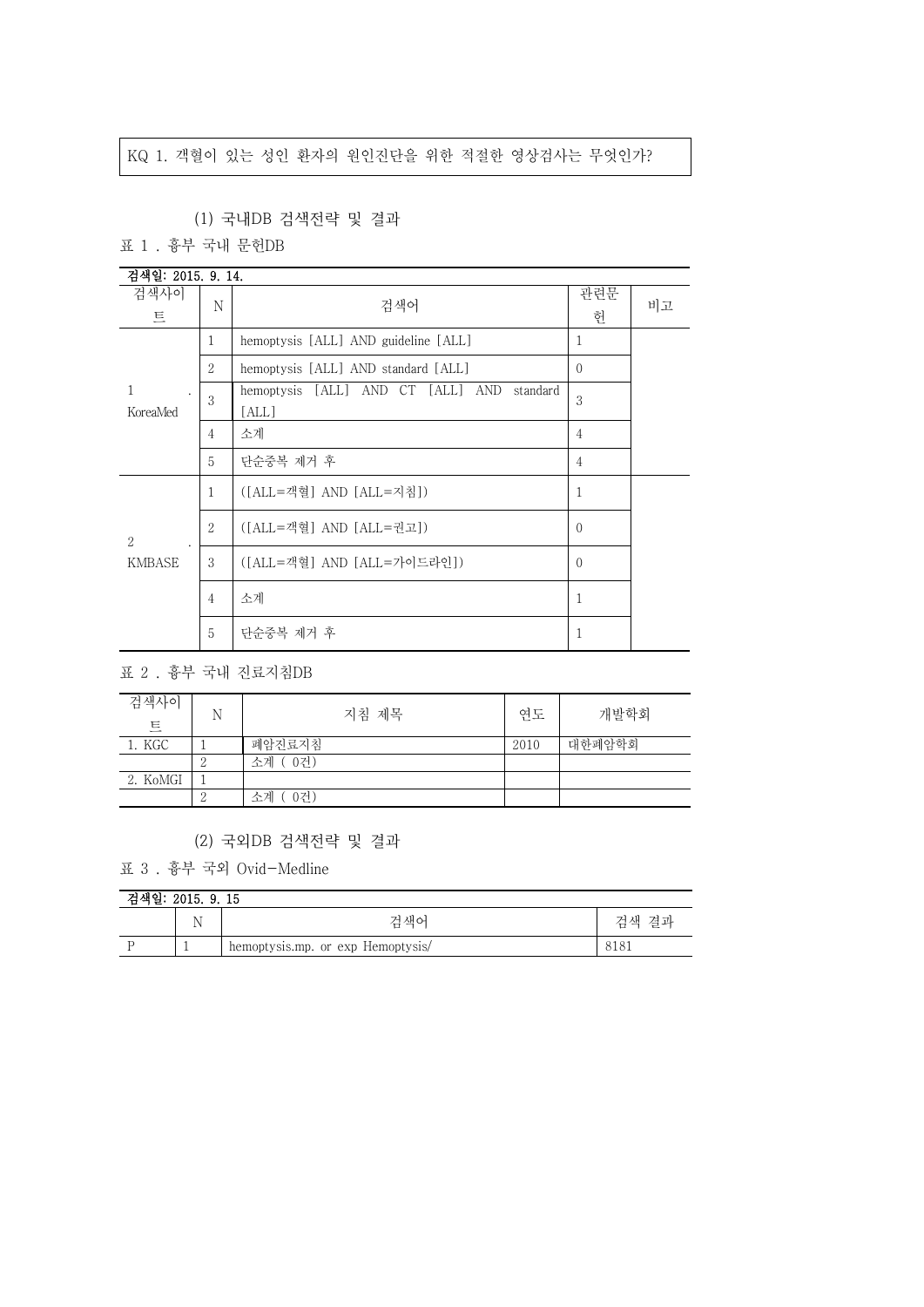| 검색일: 2015. 9. 15      |                |                                                                         |                |
|-----------------------|----------------|-------------------------------------------------------------------------|----------------|
|                       | N              | 검색어                                                                     | 검색 결과          |
|                       | $\overline{2}$ | exp Tomography, X-Ray Computed/ or computer assisted tom<br>ography.mp. | 328766         |
|                       | 3              | CT.mp.                                                                  | 240065         |
|                       | $\overline{4}$ | Comput\$ Tomogr\$.mp.                                                   | 215972         |
|                       | 5              | 2 or 3 or 4                                                             | 506441         |
| 검사                    | 6              | (enhanced or contrast).mp.                                              | 1354781        |
|                       | 7              | bronchoscopy.mp. or exp Bronchoscopy/                                   | 28101          |
|                       | 8              | bronchoscop\$.mp.                                                       | 32111          |
|                       | 9              | $5$ and $6$                                                             | 58247          |
|                       | 10             | 7 or 8 or 9                                                             | 90068          |
| <b>P &amp; 검</b><br>사 | 11             | 1 and 10                                                                | 1708           |
|                       | 12             | guideline\$.ti.                                                         | 54833          |
|                       | 13             | practice guideline.pt.                                                  | 20770          |
| 지침                    | 14             | guideline\$.ti.                                                         | 54833          |
|                       | 15             | recommendation\$.ti.                                                    | 26767          |
|                       | 16             | standard\$.ti.                                                          | 73658          |
|                       | 17             | 12 or 13 or 14 or 15 or 16                                              | 160367         |
|                       | 18             | 11 and 17                                                               | $\overline{4}$ |
| 연도                    | 19             | limit 18 to $yr="2000 -Current"$                                        | $\overline{4}$ |
| 종합                    | 20             | 단순중복 제거 후                                                               | $\overline{4}$ |
|                       | 21             | 언어제한 후                                                                  | $\overline{4}$ |

표 4 . 흉부 국외 Ovid-Embase

|              | 검색일: 2015, 9, 15 |                                       |         |
|--------------|------------------|---------------------------------------|---------|
| 구분           | N                | 검색어                                   | 검색 결과   |
| $\mathbf{P}$ | 1                | exp hemoptysis/                       | 13194   |
|              | $\overline{2}$   | exp computer assisted tomography/     | 574769  |
|              | 3                | CT.mp.                                | 316862  |
|              | $\overline{4}$   | Comput\$ Tomogr\$.mp.                 | 287875  |
|              | 5                | 2 or 3 or 4                           | 708165  |
| 검사           | 6                | (enhanced or contrast).mp.            | 1204607 |
|              | 7                | exp bronchoscopy/ or Bronchoscopy.mp. | 33751   |
|              | 8                | bronchoscop\$.mp.                     | 36893   |
|              | 9                | $5$ and $6$                           | 89925   |
|              | 10               | 7 or 8 or 9                           | 125895  |
| P & 검<br>사   | 11               | 1 and 10                              | 3471    |
|              | 12               | guideline\$.ti.                       | 60183   |
|              | 13               | recommendation\$.ti.                  | 26581   |
| 지침           | 14               | standard\$.ti.                        | 61556   |
|              | 15               | 12 or 13 or 14                        | 145060  |
|              | 16               | 13 and 17                             | 15      |
| 연도           | 17               | limit 16 to $yr="2000 -Current"$      | 15      |
| 종합           | 18               | 단순중복 제거 후                             | 15      |
|              | 19               | 언어제한 후                                | 13      |